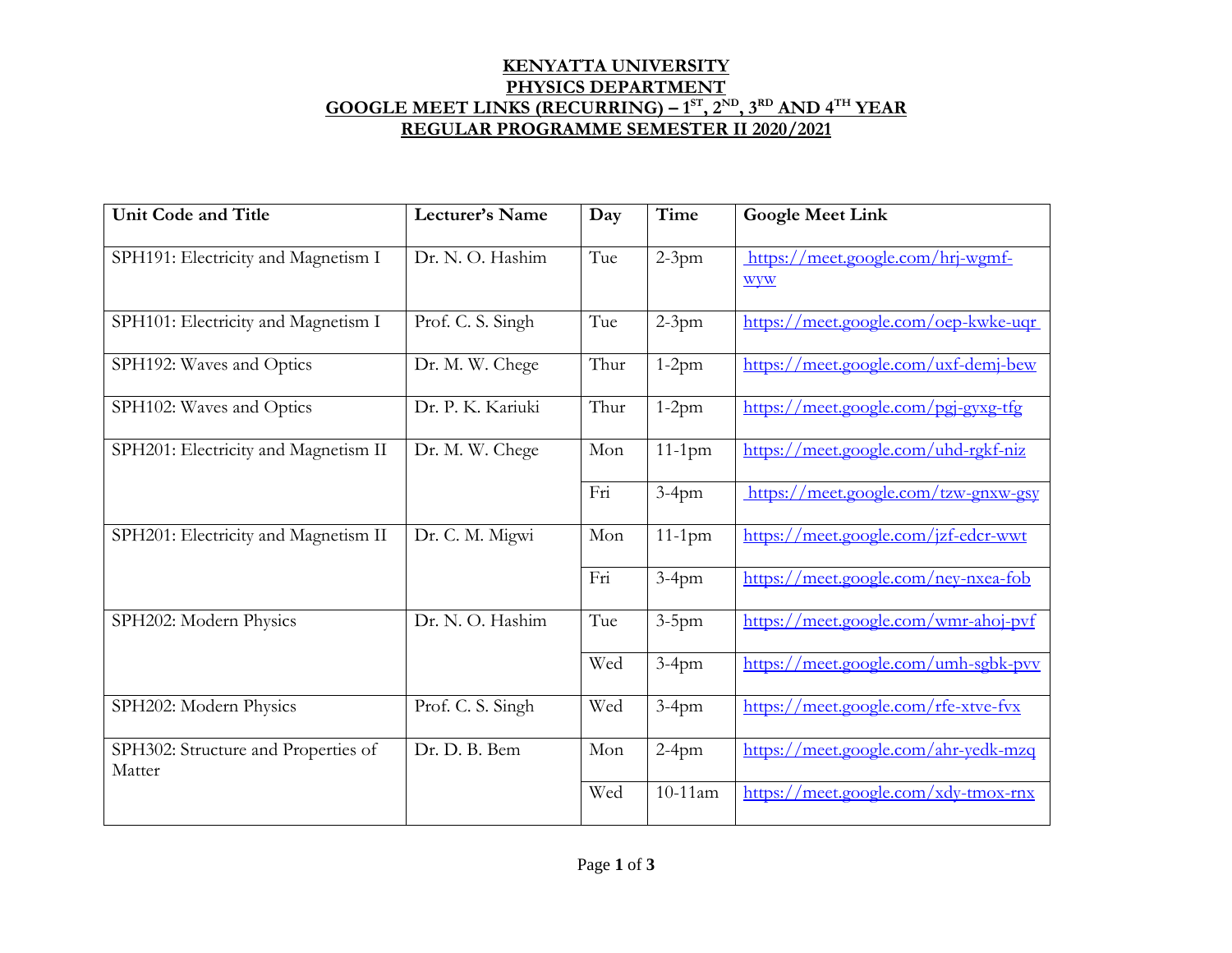## **KENYATTA UNIVERSITY PHYSICS DEPARTMENT GOOGLE MEET LINKS (RECURRING) – 1 ST, 2ND, 3RD AND 4TH YEAR REGULAR PROGRAMME SEMESTER II 2020/2021**

| SPH307: Thermal Physics II             | Dr. W. K. Njoroge          | Fri  | $9-11$ am  | https://meet.google.com/xoa-mcxs-tkx |
|----------------------------------------|----------------------------|------|------------|--------------------------------------|
|                                        |                            | Thur | $4-5$ pm   | https://meet.google.com/xoa-mcxs-tkx |
| SPH311: Ionospheric Physics            | Dr. N. K. Kimani           | Mon  | $11-1$ pm  | https://meet.google.com/gyk-mhda-fep |
|                                        |                            | Wed  | $9-10am$   | https://meet.google.com/gyk-mhda-fep |
| SPH314: Microwaves and Devices         | Dr. A. S. Merenga          | Tue  | $3-5$ pm   | https://meet.google.com/jxj-mefq-edr |
|                                        |                            | Wed  | $10-11$ am | https://meet.google.com/wwj-aaeb-cxb |
| SPH316: Information Technology I       | Dr. R. L. Nyenge           | Tue  | $12-1$ pm  | https://meet.google.com/jep-atzc-fgj |
|                                        |                            | Wed  | $2-4$ pm   | https://meet.google.com/jep-atzc-fgj |
| SPH317: Electroacoustics               | Dr. D. B. Bem              | Mon  | $3-4$ pm   | https://meet.google.com/gnw-qpbf-nvh |
|                                        |                            | Fri  | $3-5$ pm   | https://meet.google.com/dey-hamf-cod |
| SPH402: Quantum Mechanics II           | Dr. L. O. Ochoo            | Mon  | $2-4$ pm   | https://meet.google.com/sat-sjxc-wif |
|                                        |                            | Thur | $1-2pm$    | https://meet.google.com/rdn-xbjd-coa |
| SPH402: Quantum Mechanics II           | Dr. L. O. Ochoo<br>(KITUI) | Fri  | $9-10am$   | https://meet.google.com/hyi-zhvn-gdy |
| SPH431: Internet Technology            | Dr. N. M. Musila           | Wed  | $1-2pm$    | https://meet.google.com/xrr-wmem-jnr |
| SPH432: Computers and<br>Communication | Dr. N. M. Musila           | Fri  | $4-5$ pm   | https://meet.google.com/pzf-mugh-rdb |